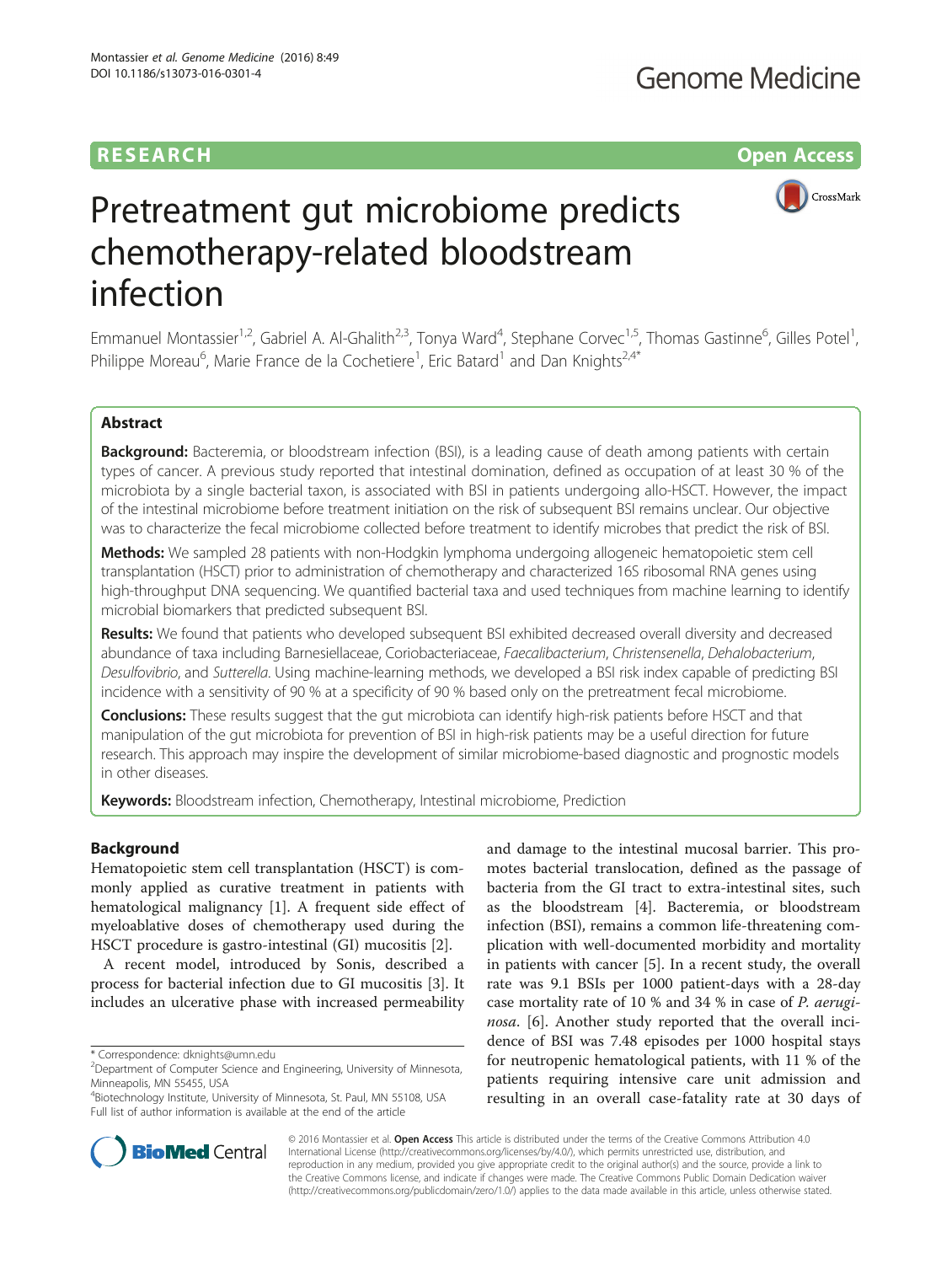12 % [[7\]](#page-9-0). Furthermore, BSI is particularly frequent during the early transplant period due to the intensive chemotherapy regimen administered prior to HSCT [[8\]](#page-9-0), but there is currently no way to predict or prevent it.

While the model of pathobiology of mucositis reported above is silent on the role of the intestinal microbiome, Van Vliet et al. proposed a potential role for the intestinal microbiome in BSI [[9\]](#page-9-0). A previous study reported that intestinal domination, defined as occupation of at least 30 % of the microbiota by a single bacterial taxon, is associated with BSI in patients undergoing allo-HSCT [\[10\]](#page-9-0).

However, the impact of the intestinal microbiome before treatment initiation on the risk of subsequent BSI remains poorly studied. We hypothesized that patients who entered the hospital with a diverse microbiome dominated by operational taxonomic units (OTUs) that were previously associated with gut homeostasis would be less likely to acquire a BSI. Thus, the objective of our work was to use fecal samples collected prior to chemotherapy to identify biomarkers in the fecal microbiome that predict the risk of subsequent BSI.

#### Methods

## Study patients and fecal sample collection

Participants with non-Hodgkin lymphoma (NHL) were recruited in the hematology department of Nantes University Hospital, France, as reported in our previous study [[11\]](#page-9-0). Briefly, in this study, we excluded patients with a history of inflammatory bowel diseases, those exposed to probiotics, prebiotics, or broad-spectrum antibiotics, and those administered nasal-tube feeding or parenteral nutrition in the month prior to initiation of the study. Participants received the same myeloablative conditioning regimen for 5 consecutive days, including highdose Carmustine (Bis-chloroethylnitrosourea), Etoposide, Aracytine, and Melphalan, and allogeneic HSCT occurred on the seventh day. Most of the participants received antibiotic prophylaxis before the conditioning therapy based on penicillin V and/or cotrimoxazole, which was stopped on the day of the hospital inpatient admission. Therefore, no patient had ongoing antibiotic treatment at the time of the sample collection and all the patients stopped the antibiotic treatment on the same day: hospital inpatient admission (Day 0).

BSI, the endpoint of the study, was assessed during inpatient HSCT hospitalization, following standard Centers for Disease Control and Prevention definitions of a laboratory-confirmed bloodstream infection. We collected a fecal sample from all participants. The fecal sample was collected on hospital inpatient admission (Day 0), prior to administration of the high-dose chemotherapy conditioning the transplant, and was stored at −80 °C until analysis.

## DNA extraction, PCR amplification of V5-V6 region of bacterial 16S ribosomal RNA genes, and pyrosequencing

The genomic DNA extraction procedure was based on the QIAamp® DNA Stool Minikit (Qiagen, Hilden, Germany), as reported in our previous study [\[11](#page-9-0)]. Then, for each sample, we amplified 16S ribosomal RNA (rRNA) genes, using a primer set corresponding to primers 784 F (AGGATTAGATACCCTGGTA) and 1061R (CRRCACGAGCTGACGAC), targeting the V5 and V6 hypervariable 16S rRNA gene region (~280 nt region of the 16S rRNA gene) [[12\]](#page-9-0). Pyrosequencing was carried out using primer A on a 454 Life Sciences Genome Sequencer FLX instrument (454 Life Sciences-Roche, Brandford, CT, USA) with titanium chemistry at DNAVision (Charleroi, Belgium).

#### Sequence analysis

The 16S rRNA raw sequences were analyzed with the QIIME 1.8.0 software [[13](#page-9-0)]. Sequences were assigned to 97 % ID OTUs by comparing them to the Greengenes reference database 13\_8 [\[14\]](#page-9-0). We represented beta diversity, based on Unweighted UniFrac distances, with principal coordinate analysis (PCoA). We applied the PERMANOVA method on the previously obtained dissimilarity matrices to determine whether communities differ significantly between fecal samples of patients who ultimately did or did not develop BSI. PERMANOVA was performed using 1000 permutations to estimate p values for differences among patients with different BSI status. We computed alpha diversity metrics, using both non-phylogeny and phylogeny-based metrics, and tested differences in alpha diversity with a Monte Carlo permuted t-test. We performed a nonparametric t-test with 1000 permutations to calculate the  $p$  values for differences among patients with different BSI status. We used PICRUSt, a computational approach to predict the functional composition of a metagenome using marker gene data (in this case the 16S rRNA gene) and a database of reference genomes [[15](#page-9-0)].

#### Statistical analysis

We developed a BSI risk index corresponding to the difference between a patient's total relative abundance of taxa associated with protection from BSI and the patient's total relative abundance of taxa associated with development of a subsequent BSI. In detail, we included in the BSI risk index all the taxa with a false discovery rate (FDR)-corrected  $p$  value less than 0.15. FDR was applied at each taxonomy level separately. For the predictive panel, the primary assessment of the relevance of the taxa is the accuracy of the predictions rather than the significance of the individual features, although the FDR threshold used still has the standard interpretation for statistical significance. The BSI risk was calculated using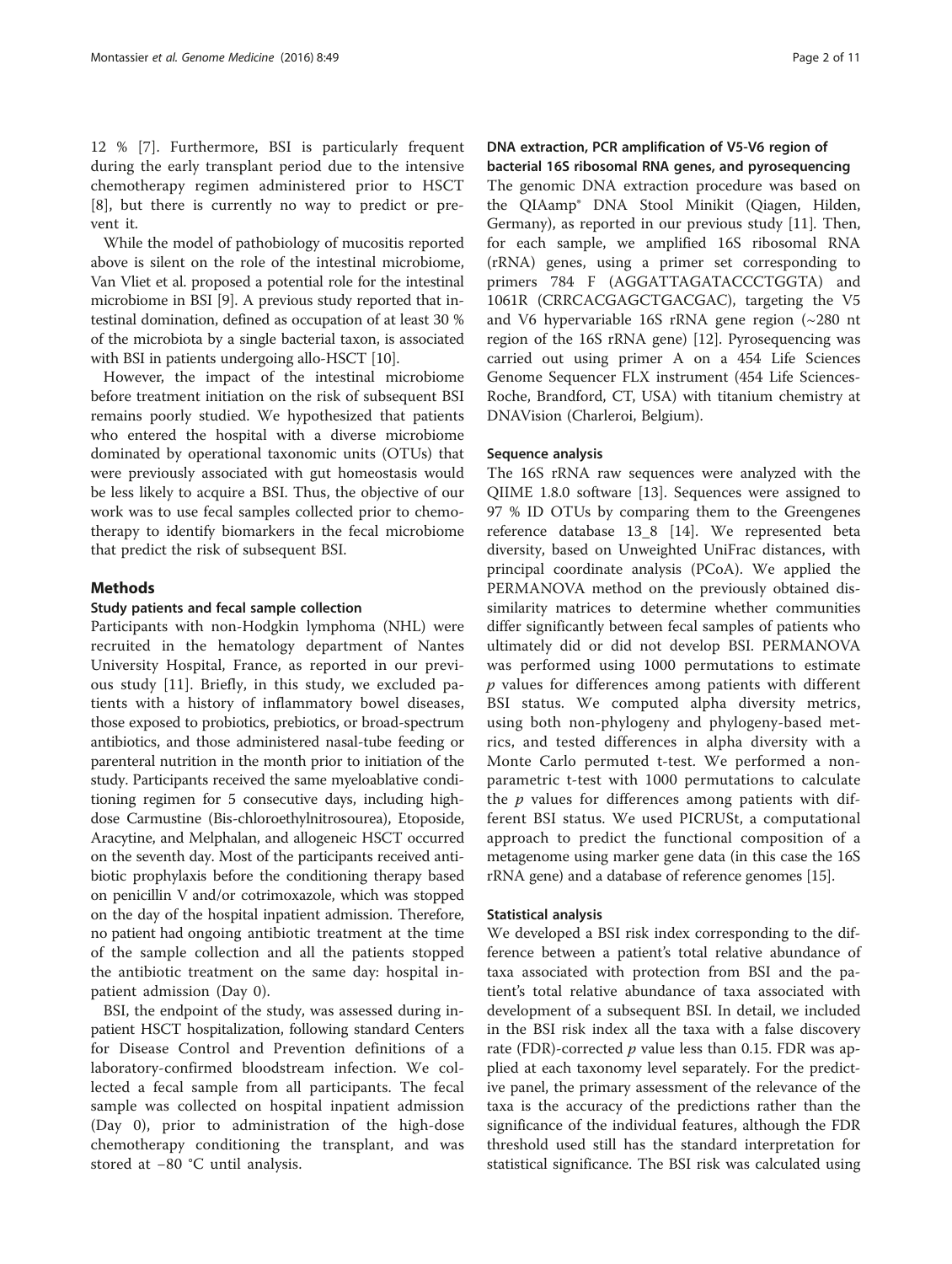the sum of relative abundances of the taxa that were significantly associated with BSI minus the sum of the relative abundances of the taxa that were associated with protection from BSI (Additional file [1\)](#page-8-0). Importantly, we assessed the accuracy of predictions by predicting the risk index for a given patient using predictive taxa identified using only other patients, in order to avoid information leak. The leave-one-out procedure consisted of holding a single patient out from the entire analysis at each iteration, in which the held-out sample represented a novel patient from the same population. This assessed the ability of the classifier to predict BSI risk for one patient based on their pre-chemotherapy microbiome, using a model trained only on the pre-chemotherapy microbiomes of other patients. We then retrained the model one last time on the entire dataset to report the taxa included in the predictive panel. To assess variability in the predictive strength of the model depending on training data selection, we plotted receiver-operating characteristic (ROC) curves and computed the area under the curve (AUC) values on ten sets of predictions obtained from tenfold cross-validation using ROCR package in R. In parallel to the BSI risk index analysis, we also performed Random Forest (RF) classification with 500 trees and tenfold cross-validation [[16](#page-9-0)].

To determine whether differences in sequencing depth across samples could be a confounding factor in our estimates of diversity, we compared sequencing depths between BSI and non-BSI patients using a Mann–Whitney U test. To evaluate the effects of different sequencing depth across samples on diversity estimates resulting from OTU picking [\[17\]](#page-9-0), we subsampled the original sequencing data to an even depth of 3000 sequences per sample prior to picking OTUs. We then re-calculated alpha diversity (observed species, phylogenetic diversity) and performed a Mann–Whitney U test to compare alpha diversity between BSI and control participants. We repeated this subsampling procedure at 2000 and 1000 sequences per sample.

#### Results

#### Patient and fecal sample characteristics

The study included 28 patients with NHL undergoing allogeneic HSCT. Of the fecal samples collected, a total of 280,416 high-quality 16S rRNA-encoding sequences were identified, representing 3857 OTUs. Since samples contained between 3041 and 26,122 sequences, diversity analyses were rarefied at 3041 sequences per sample (Additional file [2\)](#page-8-0). We identified the reported taxon associations using non-rarefied data normalized to relative abundances.

BSI was reported in 11 patients (39 % [24–58 %]), at a mean  $\pm$  standard deviation of  $12 \pm 1$  days after sample collection. Two patients (18.2 % [5.1–47.7 %]) developed Enterococcus BSI, four (36.4 % [15.0–64.8 %]) developed Escherichia coli BSI, and five (45.5 % [21.3– 72.0 %]) patients developed other Gammaproteobacteria BSI. Here and henceforth, qualitative data are reported as percentage [95 % confidence interval] and quantitative data are reported as medians [25–75 % percentile] unless otherwise noted. As detailed in Table [1,](#page-3-0) antibiotic prophylaxis based on penicillin V and/or cotrimoxazole was received before admission in nine (82 %, 52–95) BSI patients and 15 (88 %, 65–97) patients without BSI (Fisher's exact test, two-sided  $p$  value = 0.99). Importantly, antibiotic prophylaxis was not associated with a specific microbiome composition (Additional file [3\)](#page-8-0). Moreover, all the patients received chemotherapy and broad spectrum antibiotics before the HSCT hospitalization, by a median delay of 4 months.

## Decreased diversity in pre-chemotherapy fecal samples associated with subsequent BSI

PCoA of fecal samples collected prior to treatment, based on 16S rRNA sequences of unweighted UniFrac distance metric, showed differences between fecal samples of patients who did or did not develop BSI (PERMANOVA, two-sided  $p$  value = 0.01) (Fig. [1\)](#page-3-0). Differences were not significant when using weighted UniFrac. In our previously published studies we have found consistently that at the level of OTUs, unweighted UniFrac provides better power than weighted UniFrac for discriminating experimental groups. We also used a standard machine-learning method to verify the robustness of discriminating fecal samples from patients who did or did not develop BSI. Supervised learning using Random Forests accurately assigned samples to their source population based on taxonomic profiles at the family level (82.1 % accuracy or number of correct classifications divided by total number of classifications, 2.6 times better than the baseline error rate for random guessing). However, this was outperformed by the risk index approach according to leave-one-out cross-validation.

Alpha diversity in fecal samples from patients who developed BSI was significantly lower than alpha diversity from patients who did not develop subsequent BSI, with reduced evenness (Shannon index, Monte Carlo permuted t-test two-sided  $p$  value = 0.004) and reduced richness (Observed species, Monte Carlo permuted t-test two-sided  $p$  value = 0.001) (Fig. [2\)](#page-4-0). Further, these differences in richness between patients who developed BSI and patients who did not develop subsequent BSI are robust to rarefaction, being detected with as few as 500 reads per sample (Shannon index, Monte Carlo permuted t-test two-sided  $p$  value = 0.007; Observed species, Monte Carlo permuted t-test two-sided  $p$  value = 0.005, Additional file [4](#page-8-0)).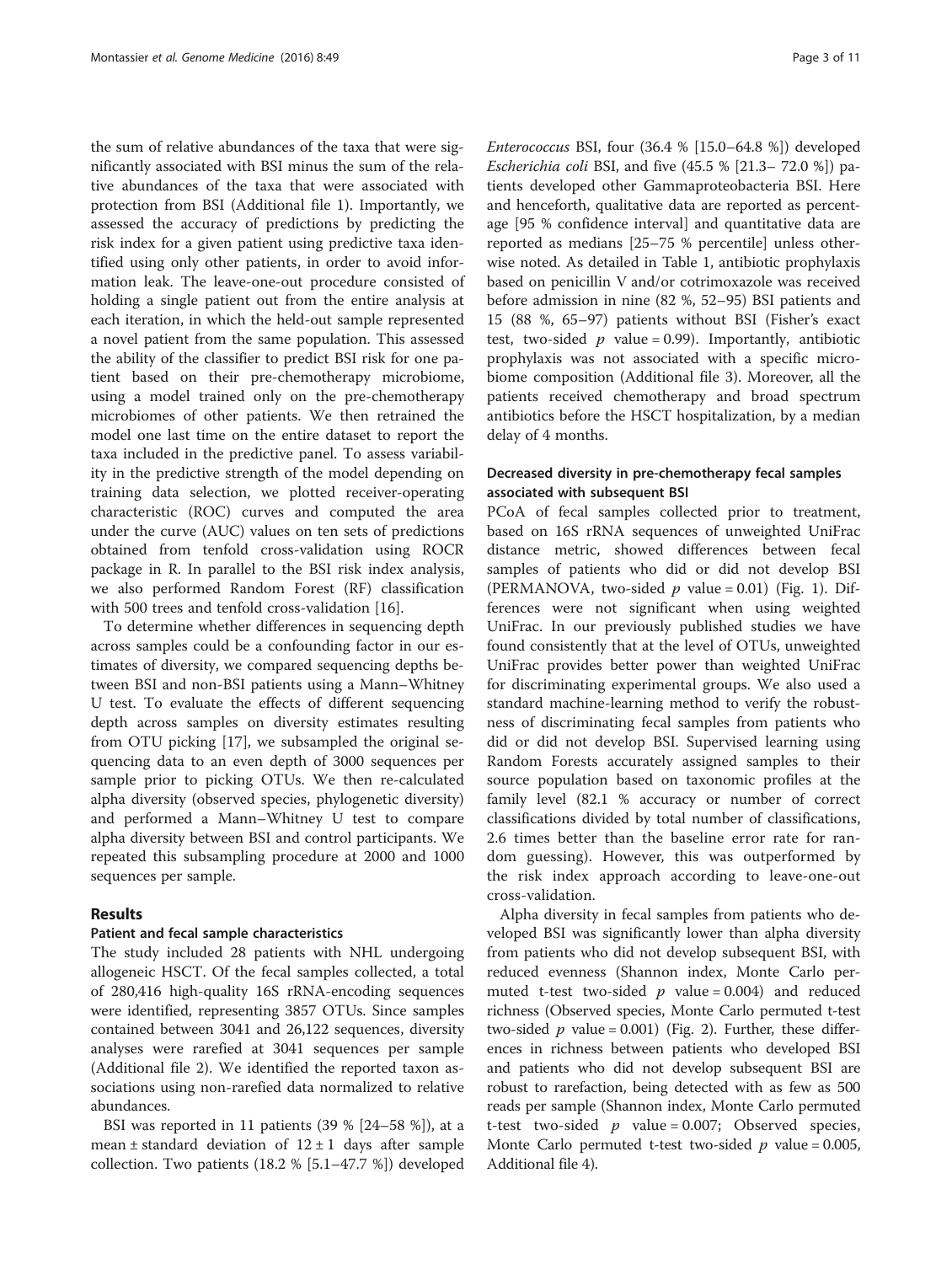<span id="page-3-0"></span>Table 1 Characteristics of the study population

|                                        | BSI group $(n = 11)$       | No BSI group $(n = 17)$ | $p$ value |
|----------------------------------------|----------------------------|-------------------------|-----------|
| Age (years)                            | 59 [46-61]                 | 54.5 [45-60]            | 0.80      |
| Sex (male)                             | 7 (64 %, 35-85)            | 13 (76 %, 53-90)        | 0.75      |
| Body mass index                        | 24 [22-28]                 | 25 [24-28]              | 0.90      |
| Antibiotic prophylaxis                 | 9 (82 %, 52-95)            | 15 (88 %, 65-97)        | 0.99      |
| Penicillin V                           | 8 (72 %, 49-92)            | 6 (35 %, 17-59)         | 0.12      |
| Cotrimoxazole                          | 7 (63 %, 36-85)            | 12 (70 %, 47-87)        | 0.99      |
| ICU admission                          | $1(9.0 %, 1.6-37.7)$       | 2 (11.8 %, 2.0-37.8)    | 0.99      |
| Days of neutropenia                    | 9.0 [8.5-10.0]             | $10[9-11]$              | 0.27      |
| Previous chemotherapy (months)         | $4.0$ [3-7.5]              | $4[3-5]$                | 0.44      |
| Previous antibiotic treatment (months) | $4.0$ [2-5]                | $4[3-5]$                | 0.66      |
| Other comorbidities, hypertension      | 4 (36.4 % 12.7–68.4)       | 2 (11.8 %, 2.0-37.8)    | 0.28      |
| Diffuse large B-cell lymphoma          | 9 (81.8 %, 47.8-96.8)      | 10 (58.9 %, 36.0-78.4)  | 0.39      |
| Follicular lymphoma                    | $0(0.0 \%$ , $0.0 - 25.8)$ | 2 (11.8 %, 2.0-37.8)    | 0.67      |
| Burkitt lymphoma                       | $0(0.0 \%$ , $0.0 - 25.8)$ | $1(5.9\%, 1.0-27.0)$    | 0.99      |
| Mantle cell lymphoma                   | 2 (57.1 %, 25.0-84.2)      | 3(17.6 %, 6.2–41.0)     | 0.39      |
| Anaplastic large cell lymphoma         | $0(0.0 \%$ , $0.0 - 25.8)$ | $1(5.9\%1.0-27.0)$      | 0.99      |

BSI, Bloodstream infection; ICU, Intensive Care Unit; NHL, non-Hodgkin lymphoma

Quantitative data are shown as median [1st and 3rd quartile]; fractional data are shown as mean [lower-upper bounds of 95 % confidence interval]



Fig. 1 Beta-diversity comparisons of the gut microbiomes of fecal samples from samples collected prior to treatment in patients who developed subsequent BSI ( $n = 11$ ) and in patients who did not develop subsequent BSI ( $n = 17$ ). The first three axes are shown of principal coordinate analysis (PCoA) of Unweighted UniFrac distances between patient bacterial communities. The proportion of variance explained by each principal coordinate axis is denoted in the corresponding axis label. The plot shows a significant separation between fecal samples from patients who developed subsequent BSI and in patients who did not develop subsequent BSI (PERMANOVA,  $p = 0.01$ )

In order to determine whether differential sequencing depth between the BSI and non-BSI groups could be confounding our analysis by affecting diversity estimates resulting from OTU picking, we first verified that sequencing depth was not associated with BSI status  $(p = 0.9263,$  Mann–Whitney U test). Therefore, we do not expect sequencing depths to influence our results. We also subsampled the input sequences to achieve even depth per sample prior to performing OTU picking and then re-picked OTUs to determine whether differences in sequencing depth were affecting our OTU diversity. We did this at 1000, 2000, and 3000 sequences per sample. In each case, the groups remained significantly different ( $p \le 0.01$ , Mann–Whitney U test), with the BSI patients having lower diversity microbiomes in their pretreatment samples (Additional file [4](#page-8-0)).

#### A novel microbiome-based BSI risk index predicts BSI

We identified a panel of 13 microbes that were differentiated between patients who did and did not develop BSI (Mann–Whitney U test, FDR-corrected two-sided  $p$  value <0.15). Fecal samples collected prior to treatment from the patients who developed subsequent BSI exhibited significantly decreased abundance of members of Bacteroides (Barnesiellaceae, Butyricimonas), Firmicutes (Christensenellaceae, Faecalibacterium, Oscillospira, Christensenella, Dehalobacterium), Proteobacteria (Desulfovibrio, Sutterella, Oxalobacter) and Actinobacteria (Coriobacteriaceae) compared to patients who did not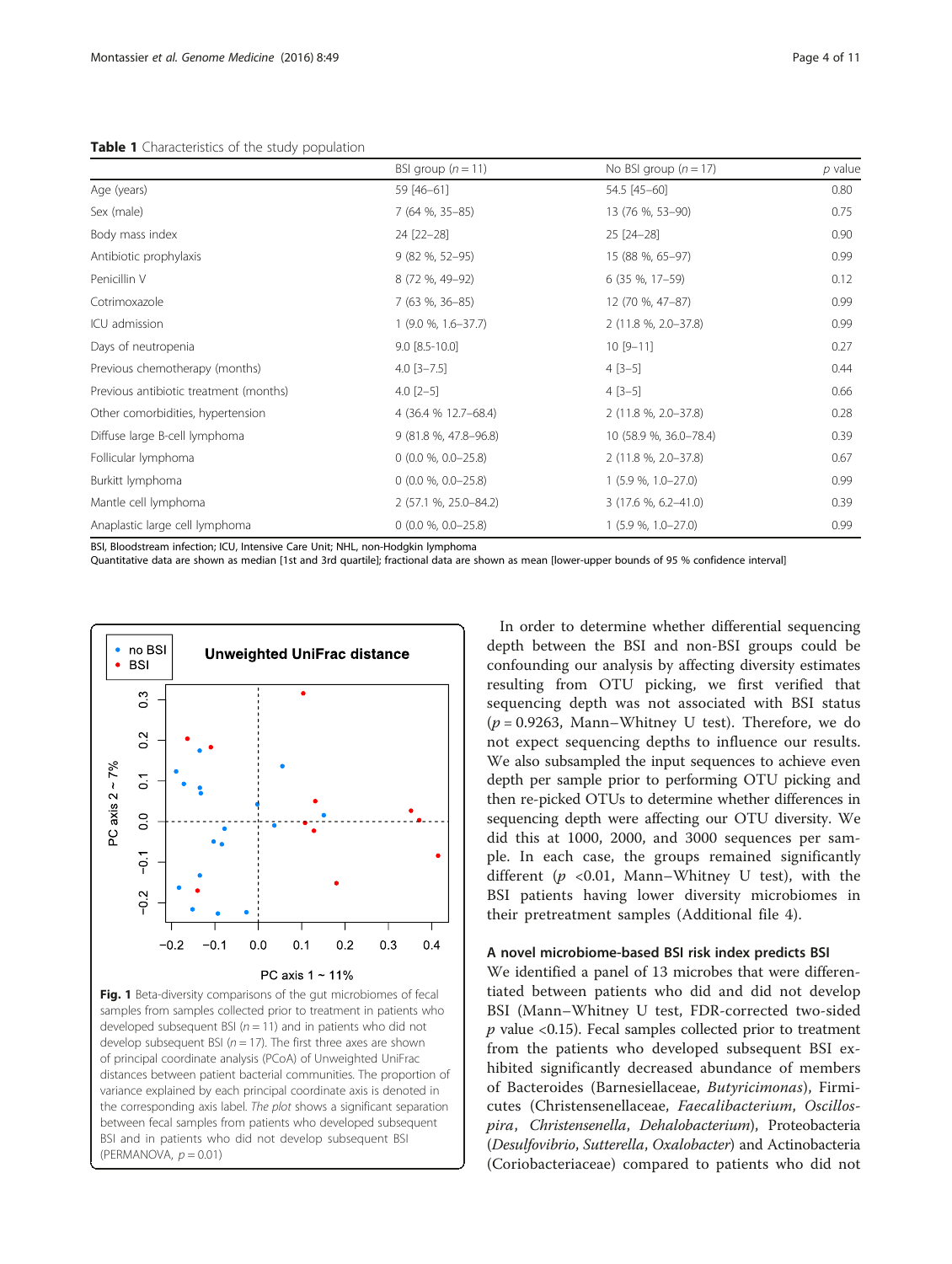<span id="page-4-0"></span>

develop subsequent BSI. The patients who developed BSI exhibited significantly higher abundance of Erysipelotrichaceae and Veillonella in fecal samples collected prior to treatment compared to patients who did not develop subsequent BSI (Fig. [3](#page-5-0), Additional files [5](#page-8-0), [6](#page-8-0), and [7\)](#page-8-0).

We tested the individual ability of these microbes to discriminate between patients who did and did not develop subsequent BSI. Based on ROC curve analyses, we found that Barnesiellaceae yielded a ROC-plot AUC value of 0.94, Christensenellaceae yielded a ROC-plot AUC value of 0.86, and Faecalibacterium yielded a ROC-plot AUC value of 0.84 (Additional file [8](#page-8-0)).

To assess the predictive accuracy of this method for identifying the panel of bacteria, we then performed leave-one-out cross-validation, a rigorous statistical approach from machine learning, wherein the entire model is retrained on n-1 samples to predict the BSI risk of the held-out sample, and then the process is repeated for each sample. The predicted risk indices were highly differentiated between patients who did and did not develop BSI (Mann–Whitney U  $p$  value = 0.008). Median BSI risk index was −0.01 (IQR = 0.02) in patients who develop subsequent bacteremia and median BSI risk index was −0.05 (IQR = 0.02) in

patients who did not develop BSI (Mann–Whitney U test, two-sided  $p$  value <0.001) (Fig. [4a](#page-5-0)). A negative risk index simply means that the protection-associated taxa were more abundant than the risk-associated bacteria, but not necessarily that the patient's risk score was sufficiently low to be classified as low risk. ROC curve analysis showed that the BSI risk index was a strong predictor of the onset of subsequent BSI, with an AUC of 0.94 (Fig. [4b\)](#page-5-0). In the leave-one-out classification, we determined that a BSI risk index classification threshold of −0.02 best predicts BSI in a new patient, yielding a sensitivity of 90 % at a specificity of 90 %. Importantly, the risk values shown in Fig. [4a](#page-5-0) are entirely predicted for each participant using a panel of microbes retrained from scratch only on the other participants. We then retrained the model one last time on the entire dataset to report the taxa included in the final predictive panel (Fig. [3](#page-5-0)).

#### Clinical history does not predict BSI

Association between clinical data (age, sex, previous antibiotic treatment received, type of antibiotic treatment, delay of the previously received antibiotic treatment, previous chemotherapy received, and delay of the previously received chemotherapy) and BSI was tested using a univariate and a multivariate logistic regression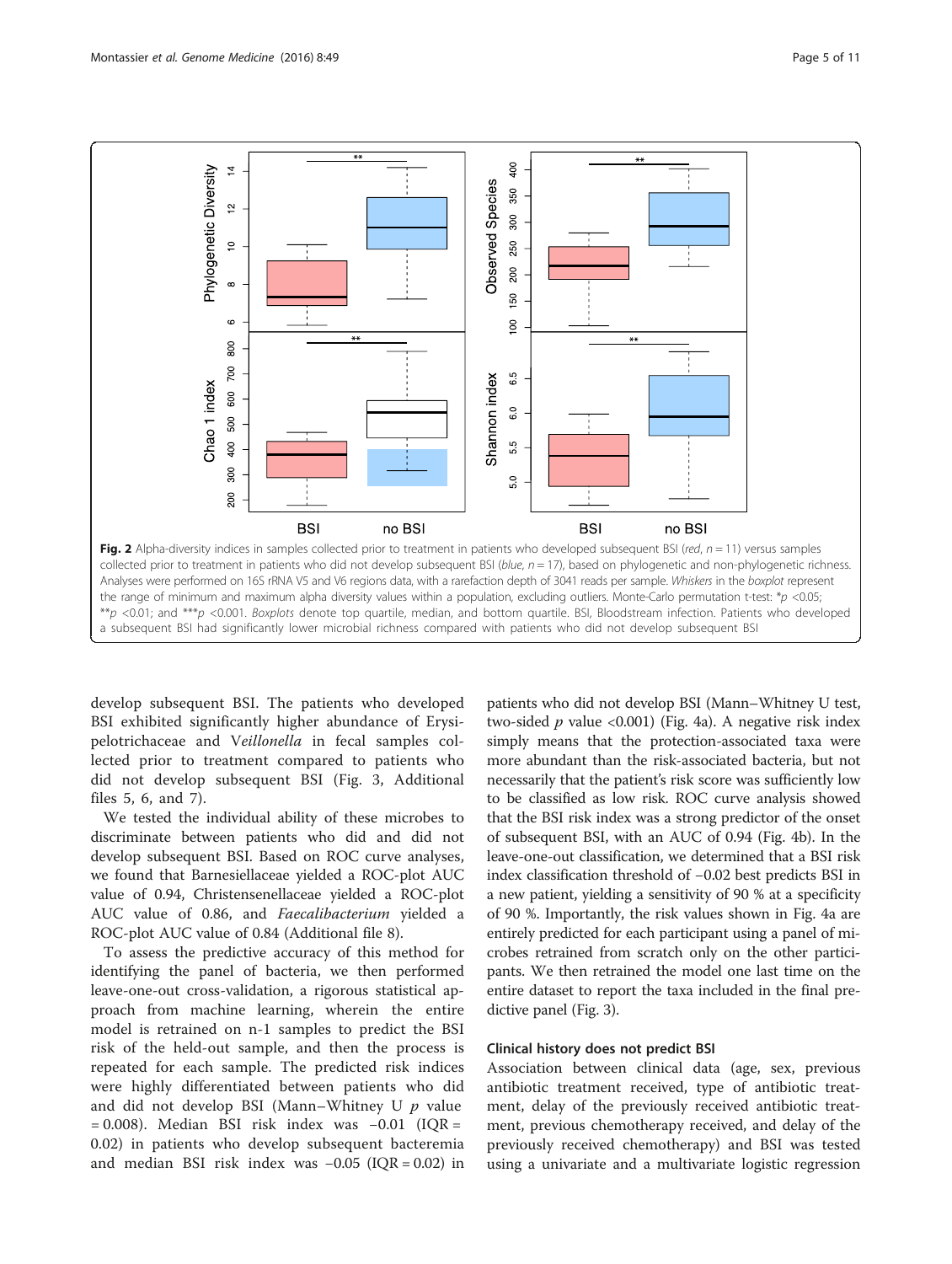<span id="page-5-0"></span>

with a backward step-wise procedure. No significant association was found between any clinical data and BSI (Additional file [9](#page-8-0)).

## Shifts in the microbiome functional repertoire in patients who developed subsequent BSI

We also predicted the functional composition of the fecal microbiome using PICRUSt. This algorithm estimates the functional potential of microbial communities given the current 16S rRNA gene survey and the set of

currently sequenced reference genomes [[15](#page-9-0)]. PICRUSt predictions in the human gut microbiome are expected to be 80–85 % correlated with the true metabolic pathway abundances. Therefore, the PICRUSt results should be considered suggestive only. We used LEfSe to identify significant differences in microbial genes (level 2 and level 3 KEGG Orthology groups, Linear Discriminant Analysis score (log10) >2) in the samples collected prior to treatment from patients who developed and did not develop subsequent BSI [\[18\]](#page-9-0). The fecal microbiome of



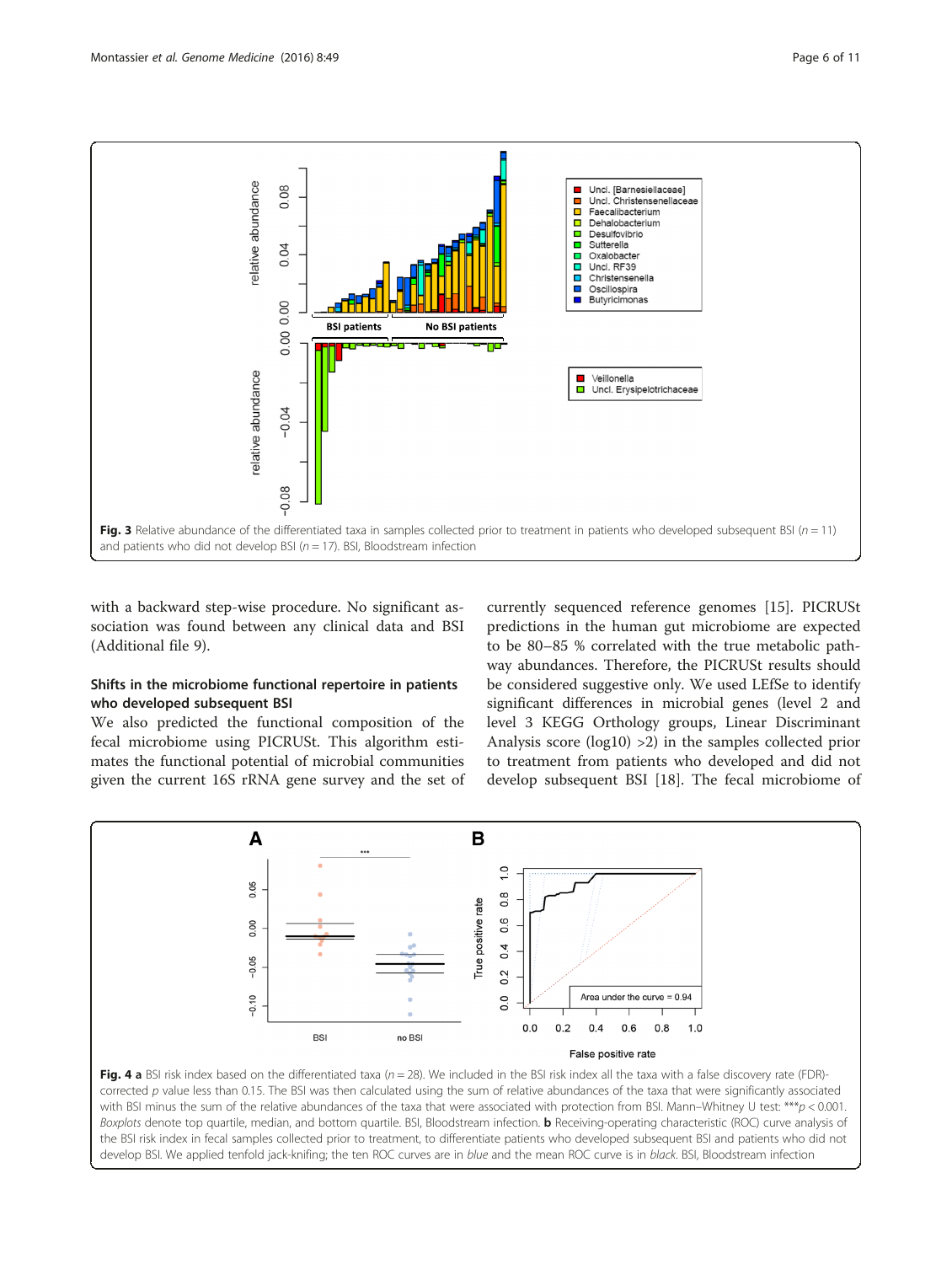patients that developed subsequent BSI were enriched in functional categories associated with xenobiotics biodegradation and metabolism and depleted in categories associated with transcription machinery, histidine metabolism, arginine and proline metabolism, lipid biosynthesis proteins and alanine, aspartate and glutamate metabolism (Additional file [10\)](#page-8-0). Many of these alterations in the metabolic capacity were previously reported to compromise the intestinal epithelial barrier function, therefore potentially enabling bacterial translocation [\[19](#page-9-0)–[22](#page-9-0)].

## Discussion

#### Decreased diversity in pretreatment samples predicts BSI

A previous study found that mean measures of microbial diversity decreased over the course of HSCT [\[10](#page-9-0)]. Another recent study reported that reduced diversity, measured the day of the transplant, predicted the patients that will die during the HSCT procedure [[23](#page-9-0)]. Reduced diversity of fecal microbiota in inflammatory states is well documented [[24\]](#page-9-0). In a murine model of ileal Crohn's disease (CD), induction of inflammation was associated with reduced microbial diversity and mucosal invasion by opportunistic pathogen [\[25\]](#page-9-0). Our findings provide further evidence that a diverse microbiome is associated with protection from BSI [\[26](#page-9-0)]. Furthermore, we demonstrate that decreases in gut microbial diversity are observed before patients even begin treatment. This suggests that certain patients may be predisposed to infection prior to entering the hospital and that we can identify these patients using their microbiota.

## Barnesiellaceae-enriched fecal microbiota is protective against BSI

In mice colonized with vancomycin-resistant Enterococcus (VRE), a recent study demonstrated that recolonization with microbiota that contain Barnesiella correlates with VRE clearance [[27\]](#page-9-0). Moreover, in patients undergoing HSCT, intestinal colonization with Barnesiella was associated with resistance to Enterococcal domination, a risk factor for subsequent VRE BSI [\[10, 27](#page-9-0)]. Our findings support that this taxon is required to prevent expansion of oxygen-tolerant bacteria, such as Enterococcus and Enterobacteriaceae, the most frequent bloodstream pathogens in patients undergoing HSCT [[28](#page-9-0)]. Barnesiellaceae was also decreased in patients with HIV compared to a healthy control group [[29](#page-9-0)]. Barnesiella was found to be negatively correlated to TNF-α, markers of systemic inflammation in HIV patients [\[19](#page-9-0)]. Furthermore, Barnesiella was decreased in case of severe colitis in IL-22–deficient and co-housed wild-type mice, suggesting its protective role against inflammation [\[20](#page-9-0)]. In our findings, *Barnesiella* is an important member of the BSI protection-associated taxa, although there

are several other taxa that are strongly associated with protection or risk of BSI.

#### Ruminococceae-depleted fecal microbiota lead to BSI

Faecalibacterium prauznitzii, major member of the genus Faecalibacterium, is a well-described anti-inflammatory organism, considered to be a marker of GI health [[24](#page-9-0)]. A recent study of cirrhotic patients showed that patients who presented a bacterial translocation had a lower ratio of F. prausnitzii/E. coli as compared to patients who did not have sepsis [\[21](#page-9-0)]. Additionally, Oscillospira was increased in microbiomes amended with Christensenella minuta for prevention of adiposity [[30](#page-9-0)]. Oscillospira has also been reported to directly regulate components involved in the maintenance of gut barrier integrity [[22](#page-9-0)]. Ruminococceae-modulated microbes were butyrateproducing bacteria. Butyrate is a short-chain fatty acid that has a key function in intestinal epithelium development [\[31](#page-9-0)]. Butyrate was previously reported to exhibit anti-inflammatory properties by reducing permeability of the intestinal epithelium. In addition, it has been proposed that butyrate can reinforce colonic defense barriers by increasing antimicrobial peptide levels and mucin production [[9\]](#page-9-0).

## Other BSI-protective taxa are associated with healthy states in published datasets

Christensenellaceae was enriched in fecal samples of healthy individuals when compared to pediatric and young adult IBD patients and in lean when compared to obese participants [[30\]](#page-9-0). Christensenella was reported to be significantly depleted in fecal samples of ulcerative colitis patients [[32\]](#page-9-0), in fecal samples of patients with post-infectious irritable bowel syndrome [[33](#page-9-0)], and in patients with CD relative to healthy controls [[24](#page-9-0)]. A study demonstrated that Desulfovibrio is a common sulfatereducing bacteria found in the fecal microbiota of healthy individuals, harboring positive effects on the gut barrier integrity [[34\]](#page-9-0). The *Butyricimonas* genus, known as a butyrate producer with anti-inflammatory effects, was found decreased in the untreated multiple sclerosis patients as compared with healthy participants [\[35](#page-9-0)]. Sutterella was also found decreased in CD patients [\[24](#page-9-0)].

## BSI-associated taxa are linked to gut inflammation in published datasets

Veillonella has been previously associated with intestinal inflammation in CD patients [\[24\]](#page-9-0). Moreover, Veillonella was found enriched in in *Clostridium difficile* infection patients when compared to healthy controls [\[36\]](#page-9-0). Erysipelotrichaceae was described as one of the drivers of exacerbated intestinal inflammation in a mouse model of IBD [\[37](#page-10-0)]. Furthermore, in colorectal cancer patients and in a murine model of inflammation-associated colorectal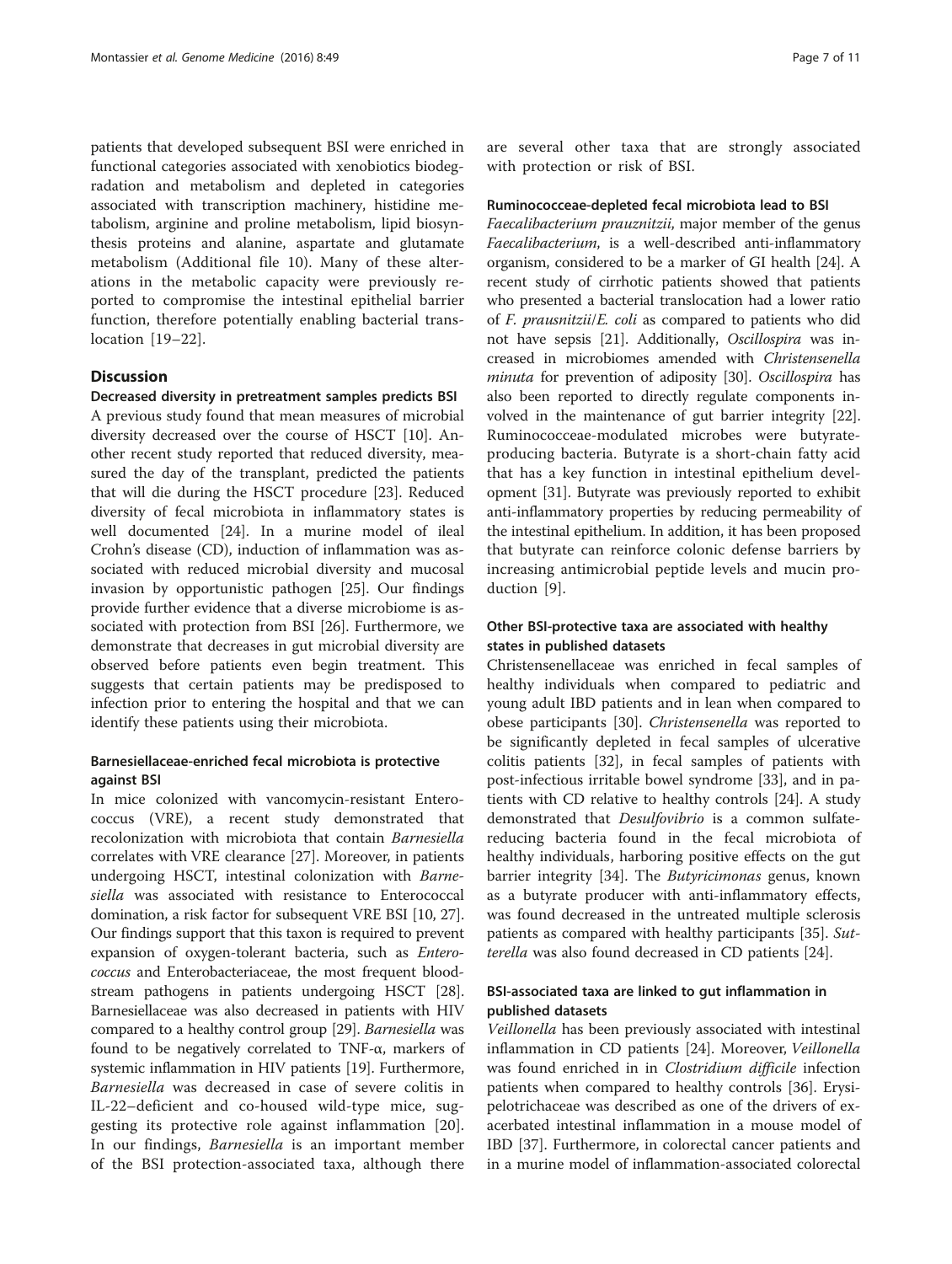cancer, Erysipelotrichaceae was associated with the inflammation and colonic tumorigenesis [\[38\]](#page-10-0).

#### Motivation for the predictive risk index model

The goal of a supervised learning method is to learn a function of some combination of predictors, such as the relative abundances of bacterial taxa, that correctly predicts an experimental outcome, such as BSI incidence. In microbiome data, this is a hard problem from a statistical perspective because the classifier must determine which taxa to include in the model and how much weight to assign to each taxon. Choosing which predictors to include from a large set of features is called feature selection. The problem becomes even more complicated when there are non-linear relationships between the taxa and the outcome, and when there are statistical dependencies between the taxa. Different types of classifiers have different levels of flexibility for incorporating these types of relationships. In general, the more parameters or degrees of freedom available to the classifier, the more flexible it is, but the larger the training set it requires to avoid over-fitting. Therefore, it is common to choose classifiers that have built-in constraints that keep them from being too flexible.

For example, if we were to fit a logistic regression to the relative abundances of all 176 genera observed in our data, using 27 of the 28 samples for training, the model would grossly overfit the training data and would not be likely to classify the held-out sample correctly on average. On the other hand, if we only based our model on the single most discriminative genus, then we would fail to account for inter-individual variation in genus membership and the potential for convergent evolution to allow different taxa to perform the same functions in different people, and again we would not expect good predictive performance. The goal is to find a good method that is neither too flexible (too many degrees of freedom) nor too constrained (too few degrees of freedom). A common solution to the problem of over-fitting is to force most of the regression coefficients to be very small by constraining their sum-ofsquares or their sum-of-absolute-values to be less than a particular threshold. However, determining the correct threshold requires the use of a nested cross-validation procedure. In this and other recent analyses, we have found that a simple approach to feature selection using the univariate Mann–Whitney U test does a good job of identifying useful predictors without the need for nested cross-validation to tune model parameters.

Furthermore, once a subset of predictors has been identified, in smaller datasets it may be challenging statistically to learn the correct regression coefficients for each of the predictors. Instead, we reasoned that in the absence of sufficient data for determining proper regression coefficients, a good proxy for the strength of an association between a taxon and a clinical phenotype of the host is simply its relative abundance. Therefore, we chose to use the additive risk index as our predictive model, which is equivalent to a linear model in which all of the regression coefficients are 1 (for risk-associated taxa), −1 (for protection-associated taxa), or 0 (for taxa not identified as significant using the Mann–Whitney U test). This approach is consistent with the theory of convergent evolution, in which multiple different species may be occupying the same ecological niche in different human individuals, under the assumption that the niche population sizes are relatively consistent across species. Another benefit is that, in contrast to a ratio-based risk index, the additive index can easily produce meaningful scores when a patient is completely lacking either the protection-associated taxa or the risk-associated taxa. It is important to note that the larger the microbiome dataset, the more likely it is that a more complex classifier will provide better predictive accuracy on held-out data. However, many clinical microbiome datasets are still limited in size due to limitations of patient recruitment and funding, in which case the additive risk index may be a useful alternative to more complex and more flexible supervised learning models.

## Alternatives to fecal-microbiota transplant therapy in immunocompromised patients

Our findings demonstrate that there is a predictive relationship between pre-chemotherapy gut microbiome and future risk of BSI in patients with NHL receiving allogeneic transplantation. To the extent that gut microbiome does contribute to BSI risk, future management of patients submitted to HSCT procedure may include administration of microbiome-targeting therapeutics to decrease risk of infectious complications. One obvious strategy would be fecal microbiota transplantation from a healthy donor or even from preserved donation of the patient's own microbiota. However, this therapeutic approach may lead to exposure to unknown pathogens and/or potential transfer of a risk-associated microbiota, not to mention microbiota that may predispose the recipient to various microbiome-linked diseases [\[39](#page-10-0)]. Therefore, we proposed an alternative strategy: to select a consortium of OTUs expected have protective and beneficial effects on the host that could be administered to the patients during the HSCT procedure. A clear next step is to evaluate a consortium of microbial taxa for its ability to prevent or decrease risk of BSI.

Our study has several limitations. First, our cohort is limited to patients with NHL receiving allogeneic HSCT. Thus, our BSI risk index prediction may not be generalizable to other chemotherapy regimens, other hematological malignancies, and other immunocompromised patients, although it is suggestive that similar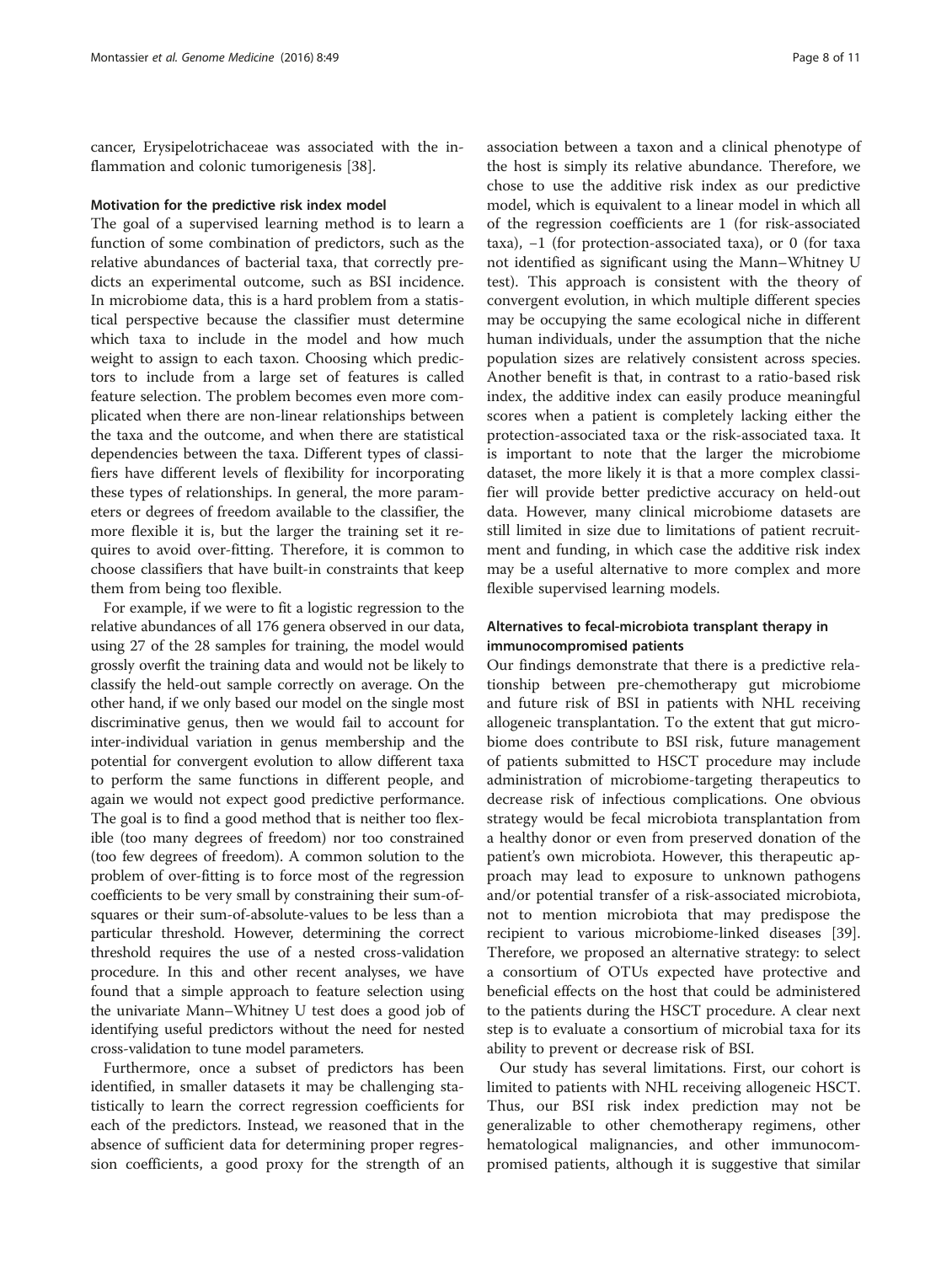<span id="page-8-0"></span>approaches could apply in those populations. The next step will be to validate the performance of the BSI risk index presented here in a larger cohort of patients with other hematological malignancies and receiving different types of chemotherapy regimen. Second, patients received various cancer-specific treatments before HSCT procedure that may affect pre-HSCT microbiome composition, although we did not find an association between clinical history and BSI risk. Third, sequence coverage per sample was somewhat low for one sample (3041 sequences), although a previous study showed that large effects can be recovered with as few as 100 or even 10 sequences per sample [\[40](#page-10-0)]. Here we showed that alphaand beta-diversity findings were retained even when subsampling data were down to very shallow depths of 500 sequences per sample. To avoid throwing out data contained in the higher depth samples for the taxon association and risk index analyses, we used the normalized relative abundances from full-depth samples in place of rarefied data.

## Conclusions

Identifying cancer patients at high risk for BSI is a significant clinical challenge and is an important step toward reducing morbidity and mortality during the early transplant period. Our 16S rRNA gene sequencing-based analysis showed that a significant shift in microbial community structure precedes BSI, even before chemotherapy begins. Our findings also suggest the possibility of preventive manipulation of the intestinal microbiota to reduce risk of life-threatening infection in immunocompromised patients undergoing HCST. Based on our results we recommend future research into the development of a microbiometargeted therapy to prevent BSI.

#### Study approval

Written informed consent was obtained from all patients. The protocol received IRB approval by the Nantes University Hospital Ethics Committee. This study conformed to the Helsinki Declaration and to local legislation.

## Availability of data and materials

The datasets (16S rRNA sequences) supporting the conclusions of this article have been deposited at the National Center for Biotechnology Information as BioProject with top-level umbrella project ID PRJNA257960 and SRA experiment ID SRX733464.

## Additional files

[Additional file 1:](dx.doi.org/10.1186/s13073-016-0301-4) Code used in R to build the BSI risk index. (PDF 175 kb) [Additional file 2:](dx.doi.org/10.1186/s13073-016-0301-4) Sequence coverage per sample. (PDF 200 kb)

[Additional file 3:](dx.doi.org/10.1186/s13073-016-0301-4) Association using a linear model of antibiotic prophylaxis and microbiome composition collapsed at genus level.  $(PDE 13 k)$ 

[Additional file 4:](dx.doi.org/10.1186/s13073-016-0301-4) Alpha-diversity indices in samples collected prior to treatment in patients who developed subsequent BSI (red,  $n = 11$ ) versus samples collected prior to treatment in patients who did not develop subsequent BSI (blue,  $n = 17$ ), based on phylogenetic and non-phylogenetic richness. Analyses were performed on 16S rRNA V5 and V6 regions data, with a rarefaction depth of 500 reads per sample. Whiskers in the boxplot represent the range of minimum and maximum alpha diversity values within a population, excluding outliers. Monte-Carlo permutation t-test:  $p$  <0.05; \*\*p <0.01; and \*\*\*p <0.001. Boxplots denote top quartile, median, and bottom quartile. BSI, Bloodstream infection. Patients who developed a subsequent BSI had significantly lower microbial richness compared with patients who did not develop subsequent BSI. Similar boxplots are shown in Additional file 4, Fig. [2](#page-4-0) using re-picked OTUs after subsampling sequence data to 1000, 2000, and 3000 sequences per sample. (PDF 110 kb)

[Additional file 5:](dx.doi.org/10.1186/s13073-016-0301-4) A Families that differ between fecal samples collected prior to treatment in patients who did or did not develop BSI (Mann–Whitney U test, False Discovery Rate-corrected, or FDRcorrected). BSI, Bloodstream infection. B Genera that differ between fecal samples collected prior to treatment in patients who did or did not develop BSI (Mann–Whitney U test, FDR-corrected p value). BSI, Bloodstream infection. (PDF 25 kb)

[Additional file 6:](dx.doi.org/10.1186/s13073-016-0301-4) Taxonomic profile of the gut microbiomes of the samples collected prior to treatment in patients who developed subsequent BSI ( $n = 11$ ) and in patients who did not develop subsequent BSI ( $n = 17$ ). Analyses were performed on 16S rRNA V5 and V6 regions data, with a rarefaction depth of 3041 reads per sample. Relative taxa abundance plots for individuals from the samples collected before chemotherapy in patients who developed subsequent BSI and in patients who did not develop subsequent BSI, summarized at the family level. Individuals are represented along the horizontal axis and relative taxa frequency is denoted by the vertical axis. BSI, Bloodstream infection. (PDF 94 kb)

[Additional file 7:](dx.doi.org/10.1186/s13073-016-0301-4) Relative abundance of the most significant taxa in samples collected prior to treatment in patients who developed subsequent BSI ( $n = 11$ ) and patients who did not develop BSI ( $n = 17$ ). Mann–Whitney test:  $*_{p}$  <0.05;  $*_{p}$  <0.01;  $**_{p}$  <0.001. Boxplots denote top quartile, median, and bottom quartile. BSI, Bloodstream infection. (PDF 23 kb)

[Additional file 8:](dx.doi.org/10.1186/s13073-016-0301-4) Receiving-operating characteristic (ROC) curves analyses of the most distinctive taxa, in fecal samples collected prior to treatment, to differentiate patients who developed subsequent BSI and patients who did not develop BSI. We applied a tenfold jack-knifing, the ten ROC curves are in blue and the mean ROC curve is in black. BSI, Bloodstream infection. (PDF 100 kb)

[Additional file 9:](dx.doi.org/10.1186/s13073-016-0301-4) Association between clinical characteristics of the patients and the outcome (BSI) based on a logistic regression model with backward elimination. BSI, Bloodstream infection. (PDF 95 kb)

[Additional file 10:](dx.doi.org/10.1186/s13073-016-0301-4) A Most significantly altered metabolic pathways (L2 and L3 KEGG) in samples collected prior to treatment between patients who developed subsequent BSI ( $n = 11$ ) and patients who did not develop BSI ( $n = 17$ ). Mann–Whitney test: \*p <0.05. Boxplots denote top quartile, median, and bottom quartile. B Linear Discriminant Analysis scores of differentially abundant microbial genes in gut microbiomes associated with or without subsequent BSI in fecal samples collected prior chemotherapy. (PDF 95 kb)

#### Abbreviations

BSI: Bloodstream infection; HSTC: Hematopoietic stem cell transplantation; ICU: Intensive Care Unit; NHL: Non-Hodgkin lymphoma; OTU: Operational taxonomic unit.

#### Competing interests

The authors declare that they have no competing interests.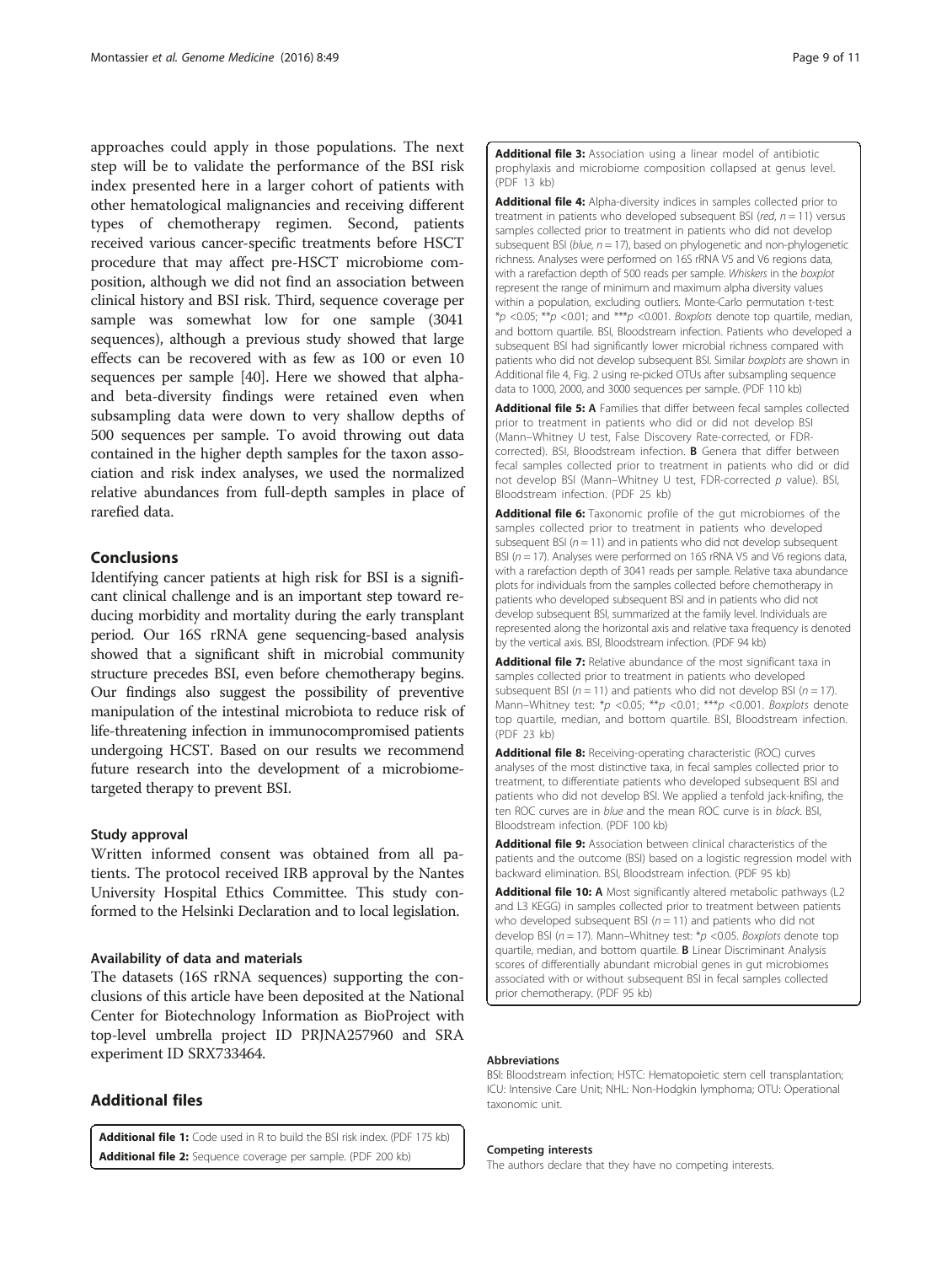#### <span id="page-9-0"></span>Authors' contributions

EM, TG, and PM conceived of the study and study design. EM, EB, and MFDLC carried out figure generation and manuscript preparation. DK, GA, and TW provided guidance with statistical analyses and assisted in figure generation. JL assisted in statistical analyses. GP and EB provided support with the experimental design related to patient sample inclusion and data interpretation. SC performed the strain conventional identification and strain molecular identification. All authors contributed to manuscript revisions and read and approved the final version.

#### Authors' information

EM was supported by the Robert Tournut award of the French National Society of Gastroenterology.

#### Acknowledgments

This work was supported by Nantes University Hospital Grant (BRD/10/04-Q). We thank the patients who were enrolled in this study and the clinical staff who assisted with sample collection.

#### Author details

<sup>1</sup>Université de Nantes, EA 3826 Thérapeutiques cliniques et expérimentales des infections. Faculté de médecine, 1 Rue G Veil, Nantes 44000, France. <sup>2</sup>Department of Computer Science and Engineering, University of Minnesota, Minneapolis, MN 55455, USA. <sup>3</sup> Biomedical Informatics and Computational Biology, University of Minnesota, Minneapolis, MN 55455, USA. 4 Biotechnology Institute, University of Minnesota, St. Paul, MN 55108, USA. 5 Nantes University Hospital, Microbiology Laboratory, Nantes, France. 6 Hematology Department, Nantes University Hospital, Nantes, France.

#### Received: 7 January 2016 Accepted: 11 April 2016 Published online: 28 April 2016

#### References

- 1. Tuncer HH, Rana N, Milani C, Darko A, Al-Homsi SA. Gastrointestinal and hepatic complications of hematopoietic stem cell transplantation. World J Gastroenterol. 2012;18:1851–60.
- 2. Keefe DM, Schubert MM, Elting LS, Sonis ST, Epstein JB, Raber-Durlacher JE, et al. Updated clinical practice guidelines for the prevention and treatment of mucositis. Cancer. 2007;109:820–31.
- 3. Sonis ST. The pathobiology of mucositis. Nat Rev Cancer. 2004;4:277–84.
- 4. Berg RD. Bacterial translocation from the gastrointestinal tract. Adv Exp Med Biol. 1999;473:11–30.
- 5. Blennow O, Ljungman P, Sparrelid E, Mattsson J, Remberger M. Incidence, risk factors, and outcome of bloodstream infections during the pre-engraftment phase in 521 allogeneic hematopoietic stem cell transplantations. Transpl Infect Dis. 2014;16:106–14.
- Åttman E, Aittoniemi J, Sinisalo M, Vuento R, Lyytikäinen O, Kärki T, et al. Etiology, clinical course and outcome of healthcare-associated bloodstream infections in patients with hematological malignancies: a retrospective study of 350 patients in a Finnish tertiary care hospital. Leuk Lymphoma. 2015;56:3370–7.
- 7. Marin M, Gudiol C, Ardanuy C, Garcia-Vidal C, Calvo M, Arnan M, et al. Bloodstream infections in neutropenic patients with cancer: differences between patients with haematological malignancies and solid tumours. J Infect. 2014;69:417–23.
- 8. Poutsiaka DD, Price LL, Ucuzian A, Chan GW, Miller KB, Snydman DR. Blood stream infection after hematopoietic stem cell transplantation is associated with increased mortality. Bone Marrow Transplant. 2007;40:63–70.
- van Vliet MJ, Harmsen HJM, de Bont ESJM, Tissing WJE. The role of intestinal microbiota in the development and severity of chemotherapy-induced mucositis. PLoS Pathog. 2010;6:e1000879.
- 10. Taur Y, Xavier JB, Lipuma L, Ubeda C, Goldberg J, Gobourne A, et al. Intestinal domination and the risk of bacteremia in patients undergoing allogeneic hematopoietic stem cell transplantation. Clin Infect Dis. 2012;55:905–14.
- 11. Montassier E, Gastinne T, Vangay P, Al-Ghalith GA, Bruley des Varannes S, Massart S, et al. Chemotherapy-driven dysbiosis in the intestinal microbiome. Aliment Pharmacol Ther. 2015;42:515–28.
- 12. Andersson AF, Lindberg M, Jakobsson H, Bäckhed F, Nyrén P, Engstrand L. Comparative analysis of human gut microbiota by barcoded pyrosequencing. PloS One. 2008;3:e2836.
- 13. Caporaso JG, Kuczynski J, Stombaugh J, Bittinger K, Bushman FD, Costello EK, et al. QIIME allows analysis of high-throughput community sequencing data. Nat Methods. 2010;7:335–6.
- 14. DeSantis TZ, Hugenholtz P, Larsen N, Rojas M, Brodie EL, Keller K, et al. Greengenes, a chimera-checked 16S rRNA gene database and workbench compatible with ARB. Appl Environ Microbiol. 2006;72:5069–72.
- 15. Langille MGI, Zaneveld J, Caporaso JG, McDonald D, Knights D, Reyes JA, et al. Predictive functional profiling of microbial communities using 16S rRNA marker gene sequences. Nat Biotechnol. 2013;31:814–21.
- 16. Breiman L. Random forests. Mach Learn. 2001;45:5–32.
- 17. He Y, Caporaso JG, Jiang XT, Sheng HF, Huse SM, Rideout JR, et al. Stability of operational taxonomic units: an important but neglected property for analyzing microbial diversity. Microbiome. 2015;3:20.
- 18. Segata N, Izard J, Waldron L, Gevers D, Miropolsky L, Garrett WS, et al. Metagenomic biomarker discovery and explanation. Genome Biol. 2011;12:R60.
- 19. Dinh DM, Volpe GE, Duffalo C, Bhalchandra S, Tai AK, Kane AV, et al. Intestinal microbiota, microbial translocation, and systemic inflammation in chronic HIV infection. J Infect Dis. 2015;211:19–27.
- 20. Zenewicz LA, Yin X, Wang G, Elinav E, Hao L, Zhao L, et al. IL-22 deficiency alters colonic microbiota to be transmissible and colitogenic. J Immunol 1950. 2013;190:5306–12.
- 21. Giannelli V, Di Gregorio V, Iebba V, Giusto M, Schippa S, Merli M, et al. Microbiota and the gut-liver axis: bacterial translocation, inflammation and infection in cirrhosis. World J Gastroenterol. 2014;20:16795–810.
- 22. Lam YY, Ha CWY, Campbell CR, Mitchell AJ, Dinudom A, Oscarsson J, et al. Increased gut permeability and microbiota change associate with mesenteric fat inflammation and metabolic dysfunction in diet-induced obese mice. PloS One. 2012;7:e34233.
- 23. Taur Y, Jenq RR, Perales M-A, Littmann ER, Morjaria S, Ling L, et al. The effects of intestinal tract bacterial diversity on mortality following allogeneic hematopoietic stem cell transplantation. Blood. 2014;124:1174–82.
- 24. Gevers D, Kugathasan S, Denson LA, Vázquez-Baeza Y, Van Treuren W, Ren B, et al. The treatment-naive microbiome in new-onset Crohn's disease. Cell Host Microbe. 2014;15:382–92.
- 25. Craven M, Egan CE, Dowd SE, McDonough SP, Dogan B, Denkers EY, et al. Inflammation drives dysbiosis and bacterial invasion in murine models of ileal Crohn's disease. PloS One. 2012;7:e41594.
- 26. Human Microbiome Project Consortium. Structure, function and diversity of the healthy human microbiome. Nature. 2012;486:207–14.
- 27. Ubeda C, Bucci V, Caballero S, Djukovic A, Toussaint NC, Equinda M, et al. Intestinal microbiota containing Barnesiella species cures vancomycinresistant Enterococcus faecium colonization. Infect Immun. 2013;81:965–73.
- 28. Montassier E, Batard E, Gastinne T, Potel G, de La Cochetière MF. Recent changes in bacteremia in patients with cancer: a systematic review of epidemiology and antibiotic resistance. Eur J Clin Microbiol Infect Dis. 2013;32:841–50.
- 29. Mutlu EA, Keshavarzian A, Losurdo J, Swanson G, Siewe B, Forsyth C, et al. A compositional look at the human gastrointestinal microbiome and immune activation parameters in HIV infected subjects. PLoS Pathog. 2014;10:e1003829.
- 30. Goodrich JK, Waters JL, Poole AC, Sutter JL, Koren O, Blekhman R, et al. Human genetics shape the gut microbiome. Cell. 2014;159:789–99.
- 31. Wong JMW, de Souza R, Kendall CWC, Emam A, Jenkins DJA. Colonic health: fermentation and short chain fatty acids. J Clin Gastroenterol. 2006;40:235–43.
- 32. Rajilić-Stojanović M, Shanahan F, Guarner F, de Vos WM. Phylogenetic analysis of dysbiosis in ulcerative colitis during remission. Inflamm Bowel Dis. 2013;19:481–8.
- 33. Jalanka-Tuovinen J, Salojärvi J, Salonen A, Immonen O, Garsed K, Kelly FM, et al. Faecal microbiota composition and host-microbe cross-talk following gastroenteritis and in postinfectious irritable bowel syndrome. Gut. 2014;63:1737–45.
- 34. Rey FE, Gonzalez MD, Cheng J, Wu M, Ahern PP, Gordon JI. Metabolic niche of a prominent sulfate-reducing human gut bacterium. Proc Natl Acad Sci. 2013;110:13582–7.
- 35. Bhargava P, Mowry EM. Gut microbiome and multiple sclerosis. Curr Neurol Neurosci Rep. 2014;14:492.
- 36. Bibbò S, Lopetuso LR, Ianiro G, Di Rienzo T, Gasbarrini A, Cammarota G. Role of microbiota and innate immunity in recurrent Clostridium difficile infection. J Immunol Res. 2014;2014:462740.